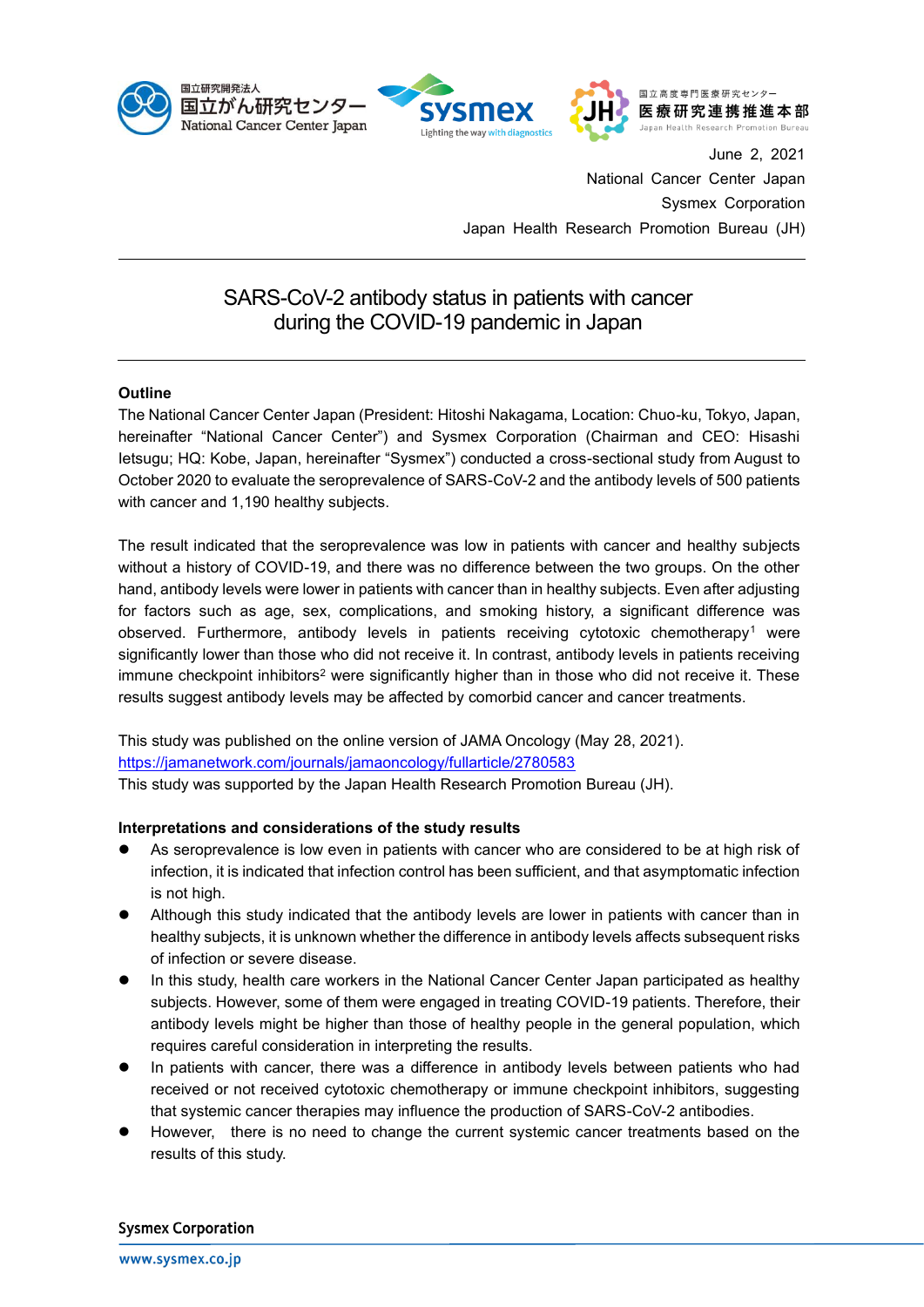### **Future prospects**

To evaluate the effect of vaccinations in cancer patients, we will conduct a further study to examine the immune response after vaccination, and to clarify the relationship between systemic cancer therapies and SARS-CoV-2 antibody production.

#### **Presentation of papers**

| Journal:             | <b>JAMA Oncology</b>                                                      |
|----------------------|---------------------------------------------------------------------------|
| Title:               | Difference in SARS-CoV-2 antibody status between patients with cancer and |
|                      | health care workers during the COVID-19 pandemic in Japan                 |
| Authors:             | Shu Yazaki, Tatsuya Yoshida, Yuki Kojima, Shigehiro Yagishita, Hiroko     |
|                      | Nakahama, Keiji Okinaka, Hiromichi Matsushita, Mika Shiotsuka, Osamu      |
|                      | Kobayashi, Satoshi Iwata, Yoshitaka Narita, Akihiro Ohba, Masamichi       |
|                      | Takahashi, Satoru lwasa, Kenya Kobayashi, Yuichiro Ohe, Tomokazu Yoshida, |
|                      | Akinobu Hamada, Toshihiko Doi, and Noboru Yamamoto                        |
| Date of publication: | May 28, 2021                                                              |
| URL:                 | https://jamanetwork.com/journals/jamaoncology/fullarticle/2780583         |

## **Research Funds**

Japan Health Research Promotion Bureau (JH), cross-sectional research promotion projects  $(2020-A-1)$ 

Sysmex Corporation, joint research funding

## **Japan Health Research Promotion Bureau (JH)**

The Japan Health Research Promotion Bureau (JH) was launched in April 2020 as a cross-functional organization that straddles the boundaries of Japan's six national centers for advanced and specialized medicine (national centers: NCs). Its purpose is to create innovation with an eye toward world-leading R&D and medical care by integrating and coordinating resources and information of the six NCs, and by promoting organic and functional cooperation and collaboration while taking full advantage of the expertise and experience that individual centers have cultivated so far. <https://www.japanhealth.jp/en/index.html>

## **Sysmex's efforts regarding COVID-19**

As a manufacturer of clinical testing instruments and reagents, Sysmex supports ongoing clinical testing conducted in healthcare settings around the world. We believe it is our mission to work alongside healthcare professionals to do everything in our power to prevent the spread of COVID-19 and overcome this crisis. To this end, we are doing our utmost to ensure a stable supply of products and services. Furthermore, we are engaged in initiatives to help prevent COVID-19 from spreading, and to allow conditions to return to normal as quickly as possible. On this front, we have obtained the first regulatory approval in Japan for a novel coronavirus testing kit (RT-PCR method). We are leading Japan in collaboration between industry and the public sector (the city of Kobe) to enhance the PCR testing system. In addition, we are working proactively to develop new diagnostic technologies.

The antibody detection reagent used in this study enables quantitative measurement of two classes of antibodies (IgG, IgM) that react specifically with SARS-CoV-2 N antigen and S antigen and has excellent discriminability. We have reported in the joint study with the National Cancer Center, etc. that the agent can be utilized in a wide range of epidemiological studies and applied in clinical settings such as the monitoring of vaccine effects. <https://www.sysmex.co.jp/en/COVID19.html>